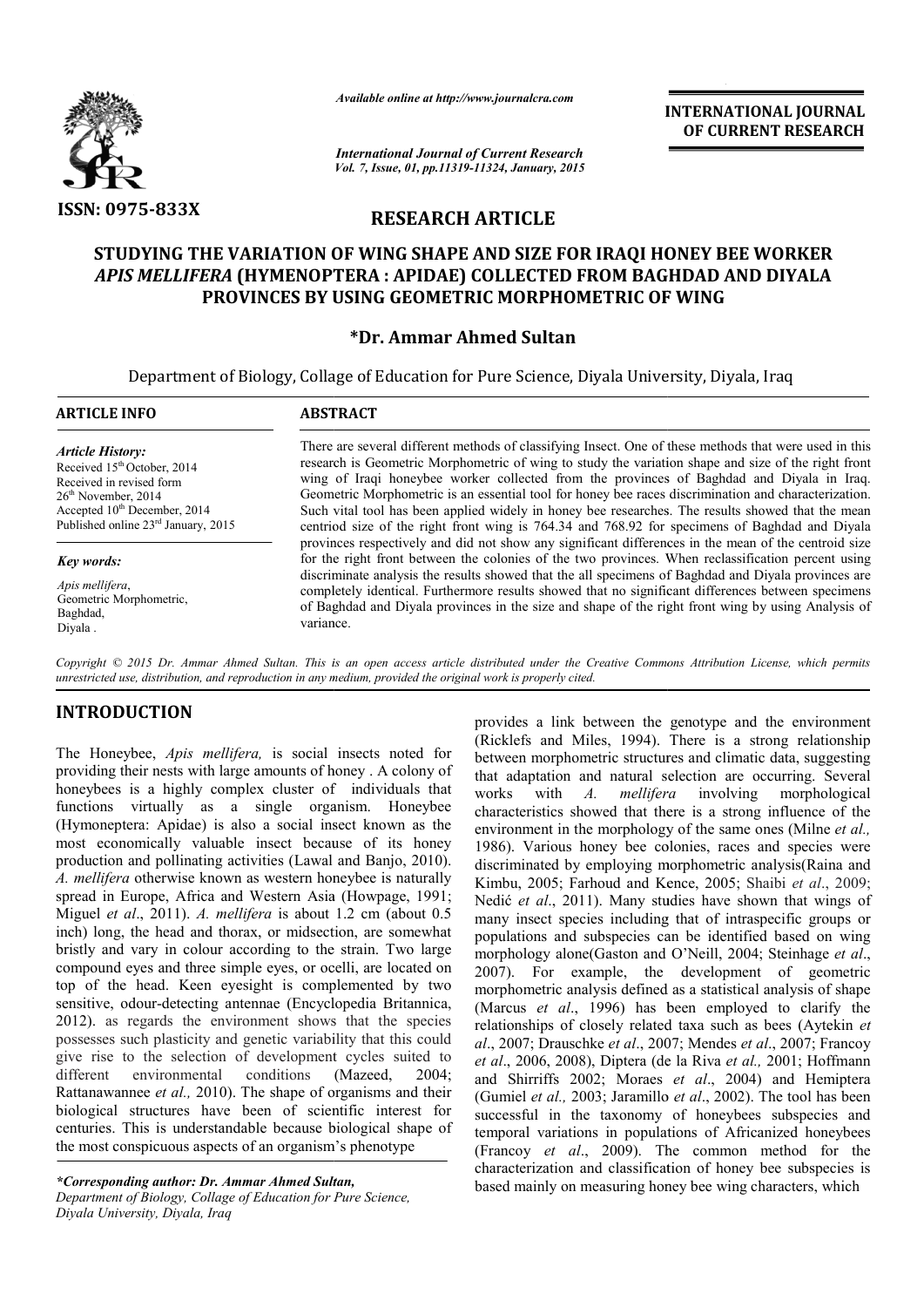were considered as strong tool (Rattanawannee *et al.,* 2010). Standard morphometric was used in honey bee studies by measuring different wing angles, indices and distances (Ruttner, 1988) while geometric morphometric was used in honey bee studies by measuring the coordinates of fore wing points to calculate the centroid size (Tofilski, 2008). Not many studies were done on geometric morphometric of honey bees. Concerning hind wings, only hind wing distances and number of hooks were used widely during morphometric studies (Abou- Shaara *et al*., 2012) but no hind wing angles were incorporated in the morphometric analysis previously Wing characters were found to be affected by different factors e.g. temperature (Tan *et al*., 2005), season (Mattu and Verma, 1984) and bee age (Herbert *et al*., 1988). The right fore and hind wings were used by some authors during their morphometric analysis (Andere *et al.,* 2008; Uzunov *et al.,*  2009; Mladenović *et al.,* 2011 and Abou-Shaara *et al.,* 2012) while left wings were used by others (Bouga and Hatjina, 2005 and Tofilski, 2008). Fluctuating asymmetry and directional asymmetry were studied by some authors (Smith *et al.,* 1997 and Schneider *et al.,* 2003). Smith *et al.* (1997) found that honey bee drones were with higher directional asymmetry than females while Schneider *et al.* (2003) found higher fluctuation asymmetry of shape for European and hybrid workers than for African workers. This research aims to determine the effect of environmental conditions on the variation of the shape and size of the wing of a worker honeybee Iraqi collected from two different regions in Iraq by using Geometric Morphometric of Wing.

## **MATERIALS AND METHODS**

## **Research Site and Collection of Specimens**

This research was performed in the Zoology laboratory, Department of Biology, Faculty of Education for pure Science, University of Diyala, Diyala. Iraq. Random Specimens of 30 honeybee workers were collected from 2 colonies situated in the Baghdad and Diyala provinces in Iraq 15 Specimen from each colony for each province, Where the coordinates of the Baghdad province, is 33˚ 15 N, 44˚ 29 E and the annual average temperature is 32.99c◦ and the rate of annual rainfall is 160.5Mm , While the coordinates of Diyala province, is 33˚ 35 N , 44˚ 35 E and the annual average temperature is 33.63c◦ and the rate of annual rainfall is 190.8Mm . Specimens of the honeybee collected were stored separately in 70% ethanol in a small labeled container according to their province of collection.

## **Specimens processing and data collecting**

All right front wings were processed and mounted on glass slides with Hoyer mounting solution. The right front wing images were captured using a digital camera on a stereomicroscope (40X). The study used 16 landmarks (Fig. 1) following type I (venation intersections) design Bookstein (1991). The coordinates of landmarks were digitized by the COO module of software (see "Software"). The connections between 16 landmarks provided polygons used for further analysis, including comparison of wing size and shape. The coordinates of landmarks were superimposed (translation,

scaling, rotation) using the MOG module (see "Software") which computed procrustes superimposition, centroid sizes, and partial warps (as shape variables).



**Fig. 1. Sixteen landmarks on the** *A. mellifera* **right front wing used in wing geometric analysis**

#### **Size**

Centroid size, an isometric estimator of wing size, was calculated from the square root of the sum of the squared distances between the centre of the polygon and each landmark. Then all centroid size values and their variances were compared by non-parametric analysis based on permutations (1000 runs).

### **Shape**

The shape variables of the wings were computed with discriminate analysis (Caro-Ria˜no, *et al*., 2009).

#### **Software**

Collecting landmarks made use of the COO module. Centroid size and partial warp scores were obtained from the MOG module. All discriminate analyses were PAD module . Analysis of asymmetry in the shape and size of the wing were performed by the ASI module (software components are available at http://www. mpl.ird.fr/morphometrics) .

## **RESULTS**



 $X = of -0.405$  to 0.364,  $Y = of -0.134$  to 0.171

**Fig. 2. Mean coordinates of landmark in the right front wing of Iraqi honeybee worker, Yellow color represents Baghdad province specimens and Green color represents Diyala province specimens**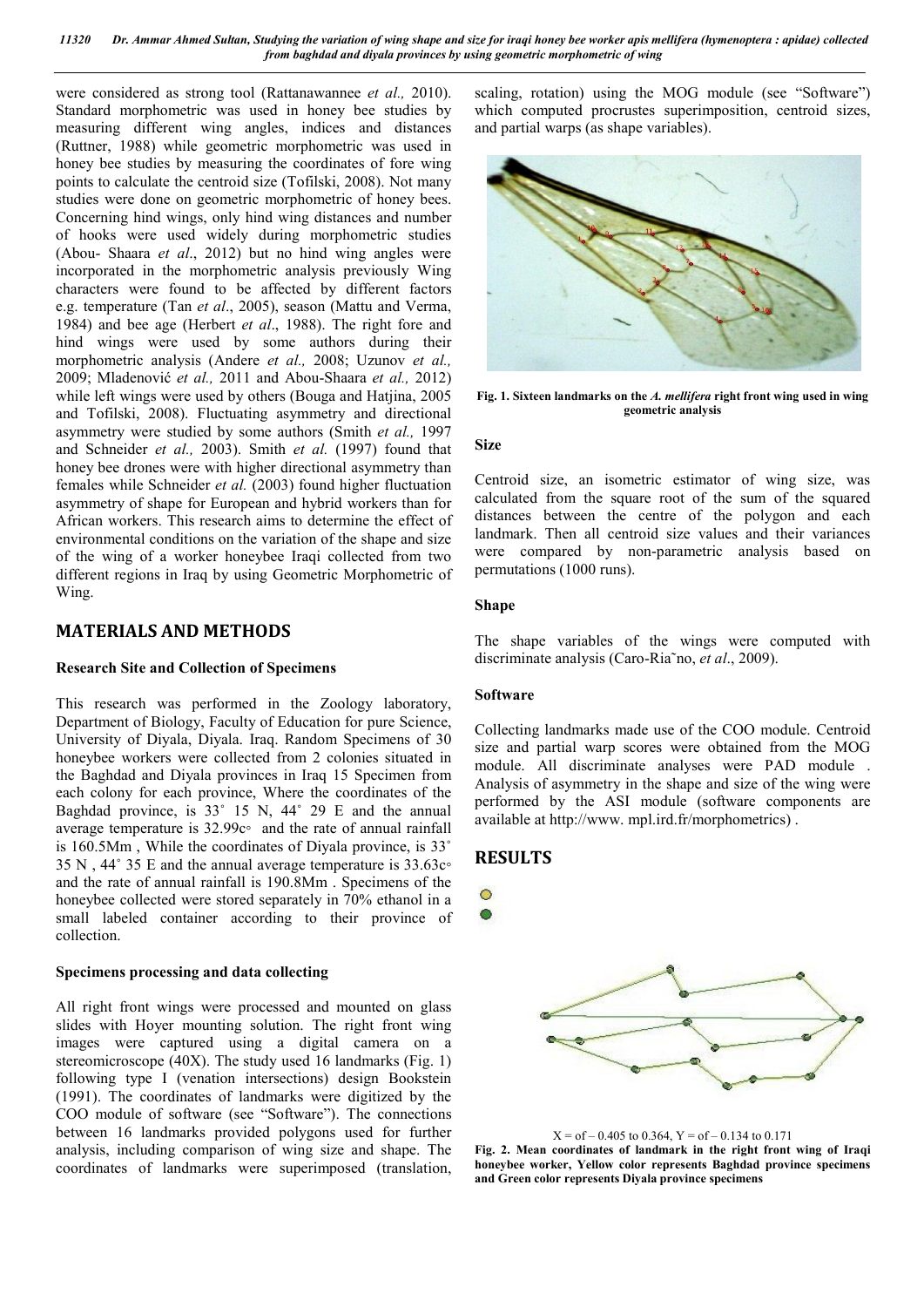

 $X = of -553.094$  to 410.906,  $Y = of -522.094$  to 146.6

**Fig. 3. Output of consensus configuration by the GPA Procrustes superimposition method locating the 16 landmarks for each individual wing of the two colonies. Yellow color represents Baghdad province specimens and Green color represents Diyala province specimens**



**Fig. 4. Variation of the centroid size of wings for Iraqi honeybee worker** *A.mellifera* **according to localities Baghdad and Diyala, Each box shows the group median separating the 25 th and 75 th the quartiles. Vertical bars under the boxes represent the wings numbers 1 and 2 in the Fig. represent Baghdad and Diyala provinces respectively. Units are pixels. P, percentile**



**Fig. 5. Variation of the centroid size of wings for Iraqi honeybee worker** *A. mellifera* **according to localities Baghdad and Diyala , Each box shows the group median separating the 10 th and 90 th the quartiles. Vertical bars under the boxes represent the wings numbers 1 and 2 in the Fig. represent Baghdad and Diyala provinces respectively. Units are pixels. P, percentile**



 $X = of -0.022$  to 0.023,  $Y = of -0.025$  to 0.020

**Fig. 6. Scatter plot of the principle component analysis of Iraqi honey bee worker** *A.mellifera* **colonies according to localities Baghdad and Diyala provinces based on Geometric Morphometric, Brown spots represent Baghdad province specimens and Blue spots represents Diyala province specimens, Brown square represent mean centroid size of the right front wing for the Baghdad province specimens = 764.34 and Blue square represent mean centroid size of the right front wing for the Diyala province specimens = 768.92**



**Fig. 7. Discriminate analysis of two colony Iraqi honeybee worker** 

*A. mellifera***. The Mahalanobis distances between centroids size were as follows: Baghdad province specimens to Diyala province specimens = 37.66, Black color in this figure represented to Baghdad province specimens and White color represented to Diyala province specimens.** 

**Table 1. Compared the centroid size of the right front for Iraqi honeybee worker** *A.mellifera* **between specimens of Baghdad and Diyala provinces**

| Provinces | M.CS   | St.D  | Va.                 |     |      |      |      | A D  |
|-----------|--------|-------|---------------------|-----|------|------|------|------|
| Baghdad   |        |       | 764.34 14.06 197.77 | 199 | 0.21 | 0.73 | 0.47 | 4.59 |
| Divala    | 768.92 | 19.84 | 393.57              |     |      |      |      |      |

M.CS: Mean centroid size, St.D: Standard Deviation, Va.: Variance, P :Probability, A.D : Absolute differences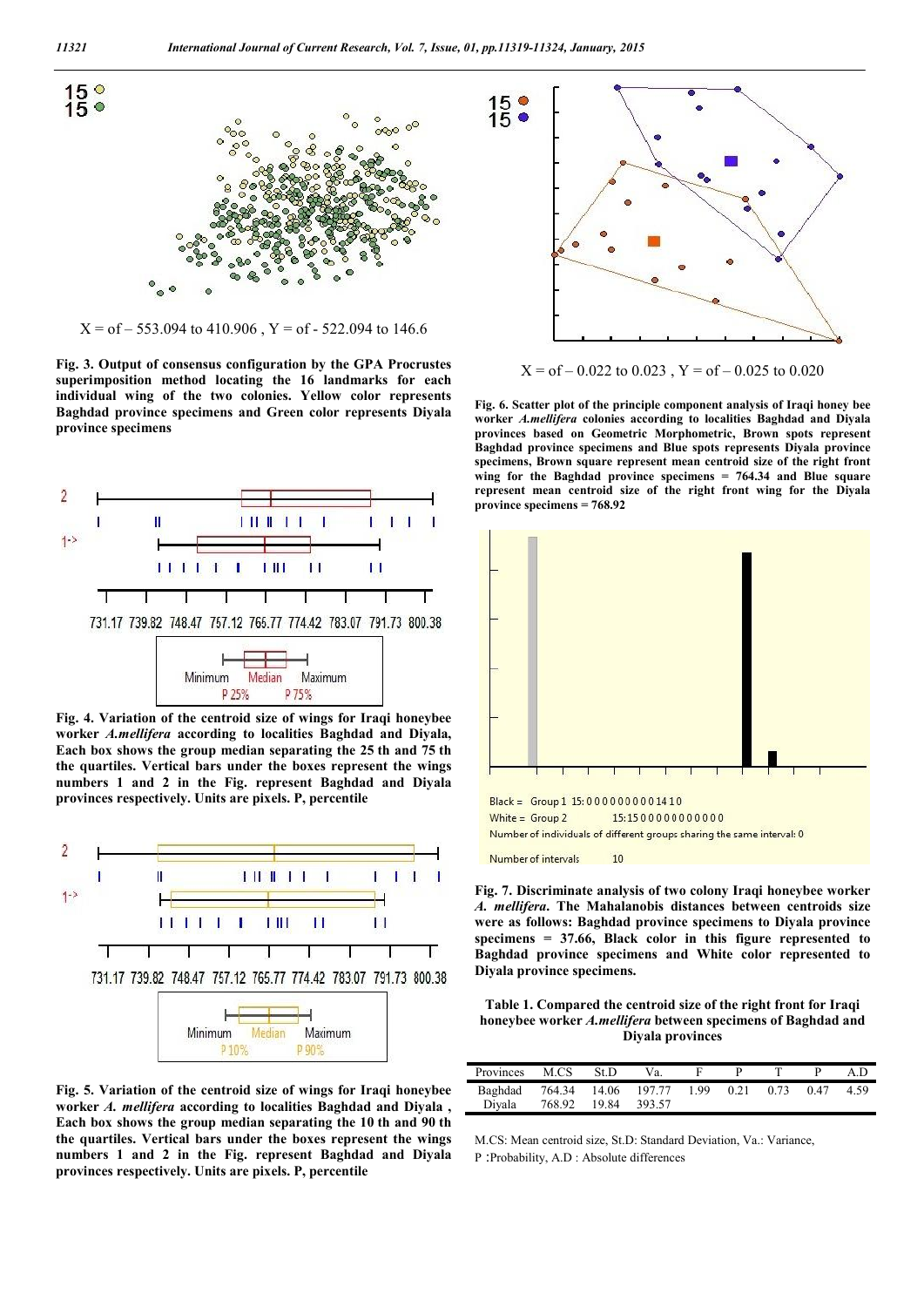*11322 Dr. Ammar Ahmed Sultan, Studying the variation of wing shape and size for iraqi honey bee worker apis mellifera (hymenoptera : apidae) collected from baghdad and diyala provinces by using geometric morphometric of wing*

**Table 2. Analysis of variance for asymmetry right front wing size of Iraqi honeybee worker** *A.mellifera* **specimens of Baghdad and Diyala provinces**

| Source     | SS      | df | MS     | F    | Signification |
|------------|---------|----|--------|------|---------------|
| Modal      | 422.29  |    | 140.77 | 0.42 | 0.74          |
| Individual | 403.92  |    | 403.92 | 1.21 | 0.28          |
| Side       | 5.65    |    | 5.65   | 0.02 | 0.89          |
| Side•i     | 12.72   |    | 12.72  | 0.04 | 0.85          |
| Residu     | 7993.38 | 24 | 333.06 |      |               |

**Table 3. Analysis of variance for asymmetry right front wing shape of Iraqi honeybee worker** *A. mellifera* **specimens of Baghdad and Diyala provinces**

| Source     | SS     | df  | МS       | F    | Signification |
|------------|--------|-----|----------|------|---------------|
| Modal      | 0.0013 | 84  | 0.000015 | 0.76 | 0.95          |
| Individual | 0.0005 | 28  | 0.000017 | 0.84 | 0.70          |
| Side       | 0.0004 | 28  | 0.000013 | 0.62 | 0.94          |
| Side•i     | 0.0005 | 28  | 0.000016 | 0.80 | 0.76          |
| Residu     | 0.0137 | 672 | 0.000020 |      |               |

# **DISCUSSION**

Insect wings are the most appropriate structures for geometric morphometric studies (Dvorak *et al.*, 2006). The result of this study showed that the worker honeybees from Baghdad and Diyala provinces were more similar, As is evident in Fig. 2, which shows the coordinates of each match landmarks placed on the right front wing for all specimens of Baghdad and Diyala provinces. In addition, the results also showed that overlapping specimens between Baghdad and Diyala provinces, as is evident in the Fig.3 when using principle component analysis PCA of the 16 wing landmarks. The mean centriod size of the right front wing is 764.34, 768.92 for specimens Baghdad and Diyala provinces, respectively. The results of the statistical analysis using test F and T tests no significant difference in the centroid size of wing right front between specimens Baghdad and Diyala provinces as shown in Table 1. And also there is no variation in the centriod size of the right front wings for Iraqi honeybee worker *A. mellifera* according to localities Baghdad and Diyala when the the median group separating the 25 th and 75 th the quartiles and 10 th and 90 th the quartiles, As shown in the Fig. 4, 5 respectively.

When using the Principal Component Analysis showing clustering between specimens Baghdad and Diyala provinces as shown in the Fig. 6. Furthermore, the results of discriminate analysis showed that no significant differences between specimens Baghdad and Diyala provinces and the Mahalanobis distances between centroids size of the right front wings for specimens Baghdad and Diyala provinces is 37.66 when reclassification percent using discriminate analysis the results showed that the all specimens of Baghdad and Diyala provinces Are completely identical as shown in the Fig. 7. Also used in this study, analysis of variance to determine the asymmetry wings size and shape, results showed that no significant differences between specimens Baghdad and Diyala provinces as shown in the Table 2, 3 respectively. The lack of variation in the shape and size of the right front wing of the Iraqi honeybee worker between two colonies insects from Baghdad and Diyala province, may be due to several reasons,

Including the convergence of the environmental conditions of symmetry in terms of annual temperature and rainfall annually in both Baghdad and Diyala province, In addition, near the Baghdad province of Diyala province, where the distance between them is about 70 km , As well as the occurrence of Baghdad, Diyala province, on the same latitude and longitude . According to Gaston (2000) several mechanisms are said to be determinant of biological diversity under the influence of environmental variables correlated with latitude. Within the Order Hymenoptera, environmental variation clearly is the most important determinant of phenotypic variation (Castanheira, 2005 and Owen, 2009). In recent years, human interventions are also playing key roles in the distribution and maintenance of species (Zeder *et al*., 2006 and Venturieri, 2009). The results of this study are consistent with the results of (Combey *et al*., 2013) this study showed that the different environmental conditions have an impact on the phenotypic for African bees. In another study carried out by (Nunes, *et al*., 2012) that differing site presence honeybees in terms of latitude and longitude have a clear impact on the shape and size of the wing and body and a basket of pollen grain.

### **Conclusion**

In this study the results showed that the lack of variation in the shape and size right front wing of the Iraqi honeybee worker collected from the provinces of Baghdad, Diyala, using the Geometric Morphometric of wing, and this shows that it belonged to one species because of the convergence of the environmental conditions of asymmetry in both provinces, and Geometric Morphometric is a powerful tool for the classification of insects and The discovery of variation between species of different environmental conditions, And also is an easy way to classify the species belonging to the one genus. And also can by Geometric Morphometric discovery degree of convergence among the many genus belonging to the same family, order and draw a family tree. This method is inexpensive material compared with molecular methods.

## **REFERENCES**

- Abo-Shaara, H.F., Drza, K.A., AL-aw M. and Eid, K. 2012. Stability of honey bee morphological characters within open populations. *Uludag Bee Journal,* 12,1, 31-37.
- Andere, C., Garcia, C., Marinelli, C., Cepeda, R., RodrIguez, E.M. and Palacio, A. 2008. Morphometric variables of honeybees *Apis mellifera* used in ecotypes characterization in Argentina. *Ecological Modelling,* 214, 53–58.
- Aytekin, A.M., Alten, B., Caglar, S.S., Ozbel, Y., Kaynas, S., Simsek, F.M., Erisoz Kasap, O. and Belen, A. 2007. Phenotypic variation among local populations of phlebotomine sand flies (Diptera: Culicidae) in southern Turkey. *Journal Vector Ecological*, 32: 226-234.
- Bookstein, F.L. 1991. Morphometric Tools for Landmark Data. Cambridge University Press. 435 pp.
- Bouga, M. and Hatjina, F. 2005. Genetic variability in Greek honey bee (*A. mellifera* L.) populations using geometric morphometrics analysis. Proceedings of the Balkan scientific conference of biology in Plovdiv (Bulgaria), 1st -19th May, p. 598–602.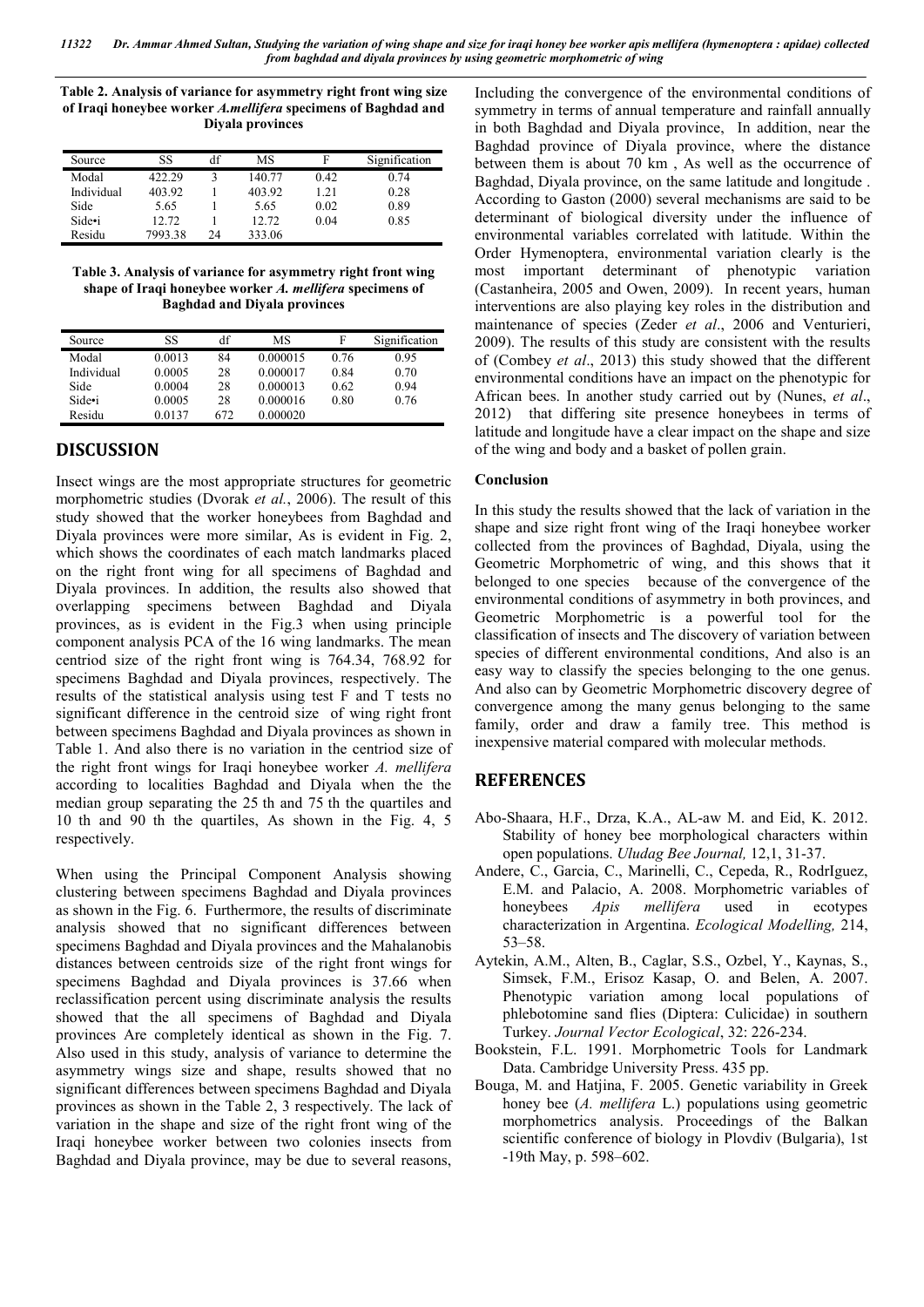- Caro-Ria˜no H., Jaramillo N. and Dujardin, J.P. 2009. Growth changes in *Rhodnius pallescens* under simulated domestic and sylvatic conditions. *Infect Genet Evol*., 9, 162–8.
- Castanheira, E. A. and Contel, E. P. B. 2005. Apic. Res. 44: 101-105.
- Combey, R., Stephanie, J., Teixeira, G., Bonatti, V., Kwapong, P. and Francoy, T. M. 2013. Geometric morphometrics reveals morphological differentiation within four African stingless bee species. *Annals of Biological Research,* 2013, 4 (11):93-103
- De La Riva, J.F., Pont, L.E., Ali, V., Matias, A., Mollindo, S. and Dujardin, J.P. 2001. Wing geometry for studying the *Lutzumyia longipalpis* (Diptera: Psychodidae) Complex – Mem. Inst. *Oswaldo Cruz.,* 96: 1089-1094.
- Drauschke, M., Steinhage, V., Pogoda, A. and Müller S. 2007. Reliable Biometrical Analysis in Biodiversity Information Systems. In: Proceedings of the 7th International Workshop on Pattern Recognition in Information Systems (Fred and Jain AK, eds.). INSTICC (Institute for Systems and Technologies of Information, Control and Communication) Press, Funchal, 25-36.
- Dvorak, V., Aytekin, A.M., Alten, B., Skarupova, S., Votypka, J. and Volf, P. 2006. A comparison of the intraspecific variability of *Phlebotomus sergenti* Parrot, 1917 (Diptera: Psychodidae). *Journal Vector Ecological,* 31: 229-238.
- Farhoud, H. J. and Kence, M. 2005. Morphometric and mtDNA analysis in honeybee populations (*Apis mellifera*  L.) of north and northwest Iran. Proceedings of the Balkan scientific conference of biology in Plovdiv (Bulgaria), 1st -19th May, p. 594–597.
- Francoy, T.M., Prado, P.R.R., Goncalves, L.S., Costa, L.D.F. and Jong, D. 2006 . Morphometric differences in a single wing cell can discriminant Apis mellifera racial types. *Apidologie.,* 37:91-97.
- Francoy, T. M., Silva, R. A. O., Nunes-Silva, P., Menezes, C. and Imperatriz-Fonseca, V. L. 2009. *Gen. Mol. Res.*, 8: 207-214.
- Francoy, T.M., Bezerra-Laure, M.A.F., Jong, D.D., Wittmann, D., Drauschke, M., Muller, S., Steinhage, V. and Goncalves, L.S. 2008. Identification of Africanized honey bee through wing Morphometrics: two fast and efficient procedures. *Apidologie.,* 39 : 488 - 494.
- Gaston, K.J. 2000. Global patterns in biodiversity. *Nature,* 405: 220-227
- Gaston, K.J. and O'Neill, M.A. 2004. Automated species identification: why not? Philos. Trans. R. Soc. Lond B *Biol. Sci.,* 359: 655-667.
- Herbert, E.W., Sylvester, H.A., Vandenberg, J.D. and Shimanuki, H. 1988. Influence of nutritional stress and the age of adults on the morphometrics of honey bees (*Apis mellifera* L.). *Apidologie,* 19,3,221-230.
- Hoffmann, A.A. and Shirriffs, J. 2002. Geographic variation for wing shape in *Drosophila serrata*. *Evolution*, 56, 1068–73.
- Howpage, D. 1991. The apiculture development project of Srilanka. *Journal Beekeeping,* Dev. 19, 10-11.
- Jaramillo, N., D., Castillo and Wolff, M. 2002. Geometric morphometric difference between *Panstrongylus geniculatus* from field and laboratory. Mem. Inst. *Oswaldo Cruz,* 97: 667-673.
- Lawal, O.A. and Banjo, A.D. 2010. Appraising the beekeeping knowledge and perception of pests problem in beekeeping businness at different ecological zones in South-Western Nigeria. *World Journal of Zoology,* 5(2): 137-142.
- Marcus, L.F., Corti, M., Loy, A., Naylor, G.J.P. and Slice, D.E. 1996. Advances in Morphometrics, pp: 587. Nato ASI Series vol. 284. Plenum Press New York.
- Mattu, V.K. and Verma, L.R. 1984. Morphometric studies on the Indian honey bee, *Apis cerana indica* F. Effect of seasonal variations. *Apidologie,* 15,63-74.
- Mazeed, A. M. M. 2004. Microtaxonomy of honey bees(*Apis mellifera*) in Egypt using wing venation pattern. Bulletin of Faculty of Agriculture of Cairo University, 55 (2): 273- 284.
- Mendes, M. F. M., Francoy, T. M., Nunes-Silva, P., Menezes, C. and Imperatriz-Fonseca, V. L. 2007. Bioscience Journal **23**: 147-152. Uberlándia.
- Miguel, I., Baylac, M., Iriondo, M., Manzano, C., Garnery, L. and Estonba, A. 2011. Both geometric morphometric and microsatellite data consistently support the differentiation of the *Apis mellifera* M evolutionary branch. – Apidologie 42: 150- 161.
- Milne, C. P. Jr., Hellmich, R.L. and Prices, K. J. 1986. Corbicular size in workers from honeybee lines for high or low pollen hoarding. *Journal of Apicultural Research*, 25 (1): 50-52.
- Mladenovic, M., Renata, R., Stanisavljevic, L.Z. and Rasic, S. 2011. Morphometric traits of the yellow honeybee (*Apis mellifera carnica*) from Vojvodina (Northern Serbia). *Archives of Biological Science,* 63,1,251-257.
- Moraes, E.M., Manfrin, M. H., Laus, A.C., Rosada, R.S., Bomfin, S.C. and Sene, F.M. 2004. Wing shape heritability and morphological divergence of the sibling species *Drosophila mercatorium* and *Drosophila paranaensis. Heredity,* 92: 466-473.
- Nedic, N., Jevtic, G., Jez, G., Andelkovic, B., Milosavljevic, S. and Kostic, M. 2011. Forewing differentiation of the honey bees from Serbia. *Biotechnology in Animal Husbandry,* 27,3,1387-1394.
- Nunes, L. A., De Araújo, E. D., Marchini, L. C. and Moreti, A. C. 2012. Variation morphogeometrics of Africanized honey bees (*Apis mellifera*) in Brazil. Iheringia, Série Zoologia, *Porto Alegre,* 102(3):321-326.
- Owen, R. E. 2009. Applications of Morphometrics to the Hymenoptera, particularly Bumble bee (Bombus: Apidae). Morphometrics. 1-30.
- Raina, S.K. and Kimbu, D.M. 2005. Variations in races of the honeybee *Apis mellifera* (Hymenoptera: Apidae) in Kenya. *International Journal of Tropical Insect Science*, 25,4,281–291.
- Rattanawannee, A., Chanchao, C. and Wongsira, S. 2010. Gender and Species Identification of Four Native Honey Bees (Apidae: *Apis*) in Thailand Based on Wing Morphometic Analysis. *Annals of the Entomological Society of America*, 103,6,965-970.
- Ricklefs, R. E. and Miles, D. B. 1994. Ecological and evolutionary inferences from morphology: an ecological perspective. In P. C. Wainwright and S. M. Reilly, eds. Ecological morphology, Univ. of Chicago Press, Chicago.
- Ruttner, F. 1988. Biogeography and taxonomy of honeybees, Springer- Verlag, Berlin.